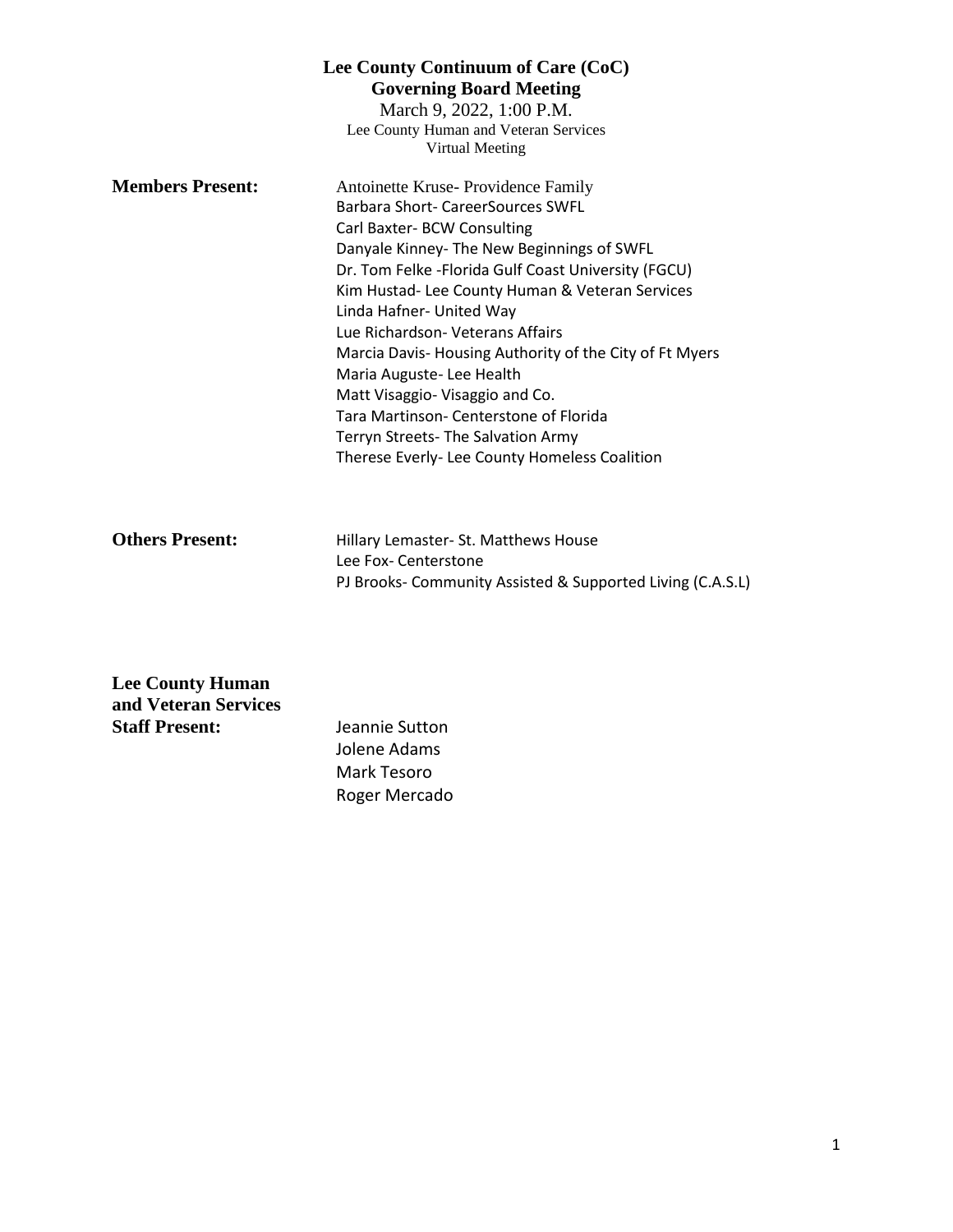#### **Lee County Continuum of Care (CoC) Governing Board Meeting** March 9, 2022, 1:00 P.M. Lee County Human and Veteran Services

Virtual Meeting

#### **I. Call to Order**

*Mark Tesoro*

- a. Welcome and Board Roll Call
	- Mark Tesoro reviewed the list of attendees. He stated there was enough for a quorum.
- b. Members Absent with/without Excuse
	- Adina Bridges- Park Royal Hospital absent without an excuse.
	- Eduardo Gloria- Catholic Charities absent without an excuse.
	- Carolyn Johnson- Goodwill Industries SWFL absent without an excuse.
	- Jennifer Nelson- City of Cape Coral absent without an excuse.
	- Jerod Murphy- Advocate absent without an excuse.
	- Karen Hawes- Advocate absent without an excuse.
	- Rick Toney- Housing Authority City of Fort Myers absent without an excuse.
	- Robert Tabor- Central Florida Behavioral Health Network absent without an excuse.
	- Sharon Rozier- City of Fort Myers Community Development Department absent without an excuse.
	- Sheryl Soukup- Residential Options of Florida (ROOF) absent without an excuse.
	- Stefanie Ink Edwards- Community Cooperative absent with an excuse.

## *Public Comment-* None

**II. Approval of Meeting Minutes\*(January 12th)** *Mark Tesoro*

> **ACTION**: Dr. Tom Falke made a motion to approve meeting minutes from January. Barbara Short seconded the motion. Motion passed unanimously.

## **III. Human and Veteran Services Update** –

*HVS Staff*

#### a. **Severe Weather Outreach**

• January  $29<sup>th</sup>$  and  $30<sup>th</sup>$  temperatures were projected to drop below 40 degrees. They sent eight Outreach Teams to eight different locations. They engaged Lee Tran to bring one of their buses to serve as a warming station. Individuals or families that were leaning on the fence about going into shelter or waiting approval based on capacity, they had a warm bus that parked at the Fort Myers Library to sit in while they got out of the cold weather. As a result, they had the opportunity to work with and shelter 33 individuals of those there was a single mother with a couple of children. They saw a total of 43 individuals total for both evenings. There was a lot of activity and lots of engagement. A lot of individuals did decline shelter. Those that wanted shelter, The Salvation Army was able to provide warm beds with hot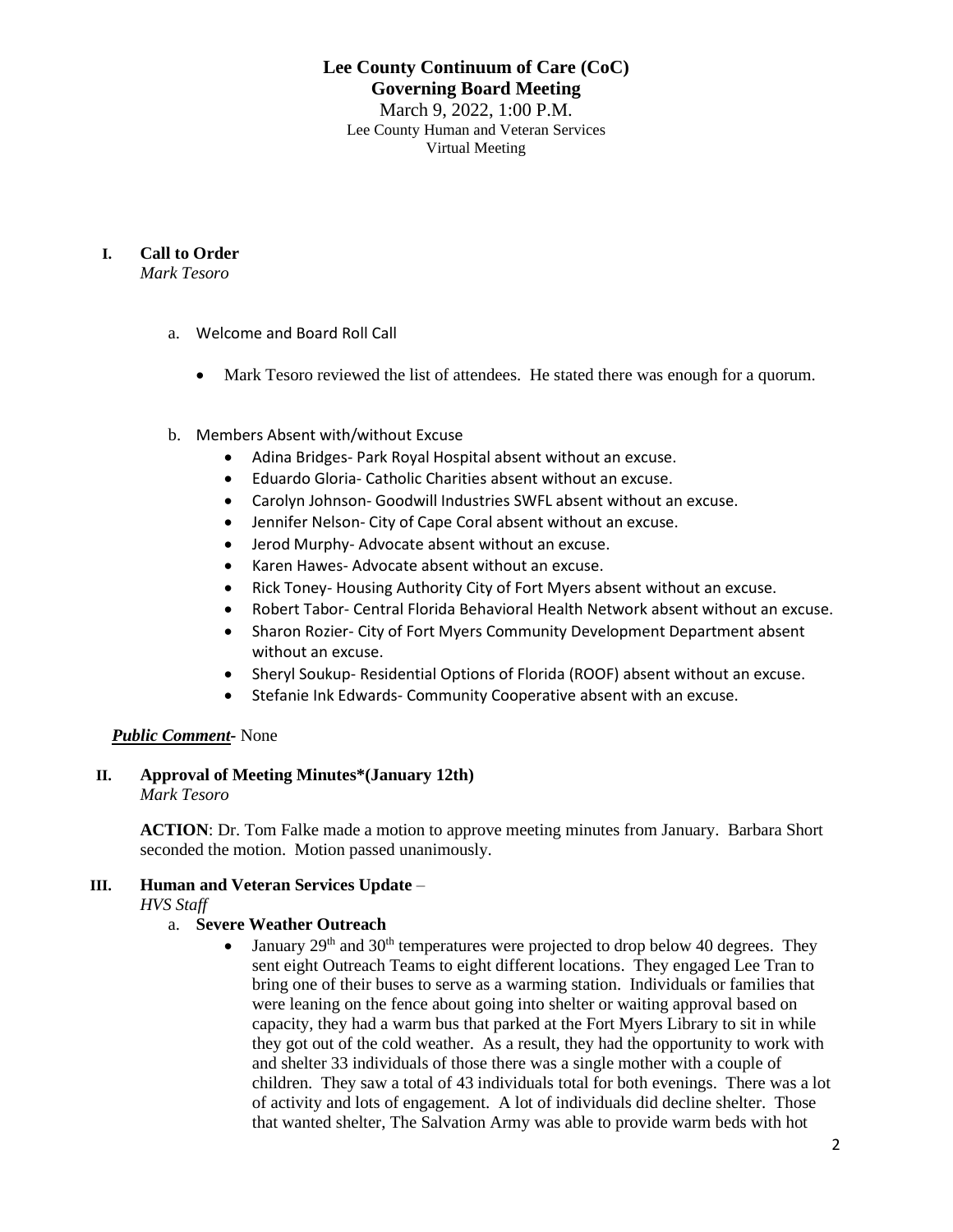March 9, 2022, 1:00 P.M. Lee County Human and Veteran Services Virtual Meeting

showers with the use of all their amenities. They had Commissioner Sandelli and Assistant County Manager Marc Mora join them to get a better idea about the flow and how it operates.

• Saturday night the  $29<sup>th</sup>$  was the Standdown at City Gate where they were able to engage with individuals and hand out information where their Outreach Teams were going to be that night.

## b. **HVS Homeless Outreach Expansion**

Their Outreach department is expanding. They hired three additional Outreach staff. Two individuals have been hired and will be starting tomorrow March 10th. One has accepted their offer and are working to get her onboard as soon as possible. This will bring their Outreach team to a total of seven. Their Coordinated Entry Specialists staff is up to full capacity with four staff members. They generate the referrals over to the Outreach Team to verify homelessness. They are coordinating with Terryn at the Homeless Day Center to get their Coordinated Entry staff rotating over at the Homeless Day Center very soon.

## c. **HOT**

• The Homeless Outreach Team (HOT) is out in the field with Centerstone, Law Enforcement and Outreach engaging individuals daily. They received an email that a larger piece of property over by the VA Clinic in Cape Coral is going to be developed. They have a meeting scheduled with some of the individuals involved with the development to strategize an upcoming Homeless Outreach Team (HOT) event. There has been rumors that the property has anywhere from 40 to 150 individuals living on that property. They will be working with the Empowerment Center Homeless Outreach Team (HOT) once they can get a better idea what that property looks like.

## d. **NOFAs (1/19 - PERC)/ARP/BH NOFA**

- The Performance Evaluation and Ranking Committee (PERC) met on January 19<sup>th</sup> to review all their Notice of Funds Available (NOFA) they sent out. There was American Rescue Plan (ARP), Home Investment Partnership Program (HOME), Community Development Block Grant (CDGB) funds that were distributed out at this meeting.
	- o Catholic Charites received \$478,000 for Case Managers and Behavior Health Counseling.
	- o American Housing Foundation received American Rescue Program (ARP) funding for \$163,000 for assistance with housing searches and placement for tenant education.
	- o Community Assisted & Supported Living (CASL) received American Rescue Program (ARP) funding for \$357,000 for Case Management for clients in permanent supported housing. They received Home Investment Partnership Program (HOME) \$1.6 million for 18 housing units that are going to be developed. They received Community Development Block Grant (CDBG) funding \$986,000 for 16 assisted living units
	- o Lutheran Services received Community Development Block Grant (CDGB) funds for \$800,000 for Oasis Youth Center to make improvements
	- o They have two, to still be determined. Development for more housing units for Affordable Homeownership Foundation (AHF) and social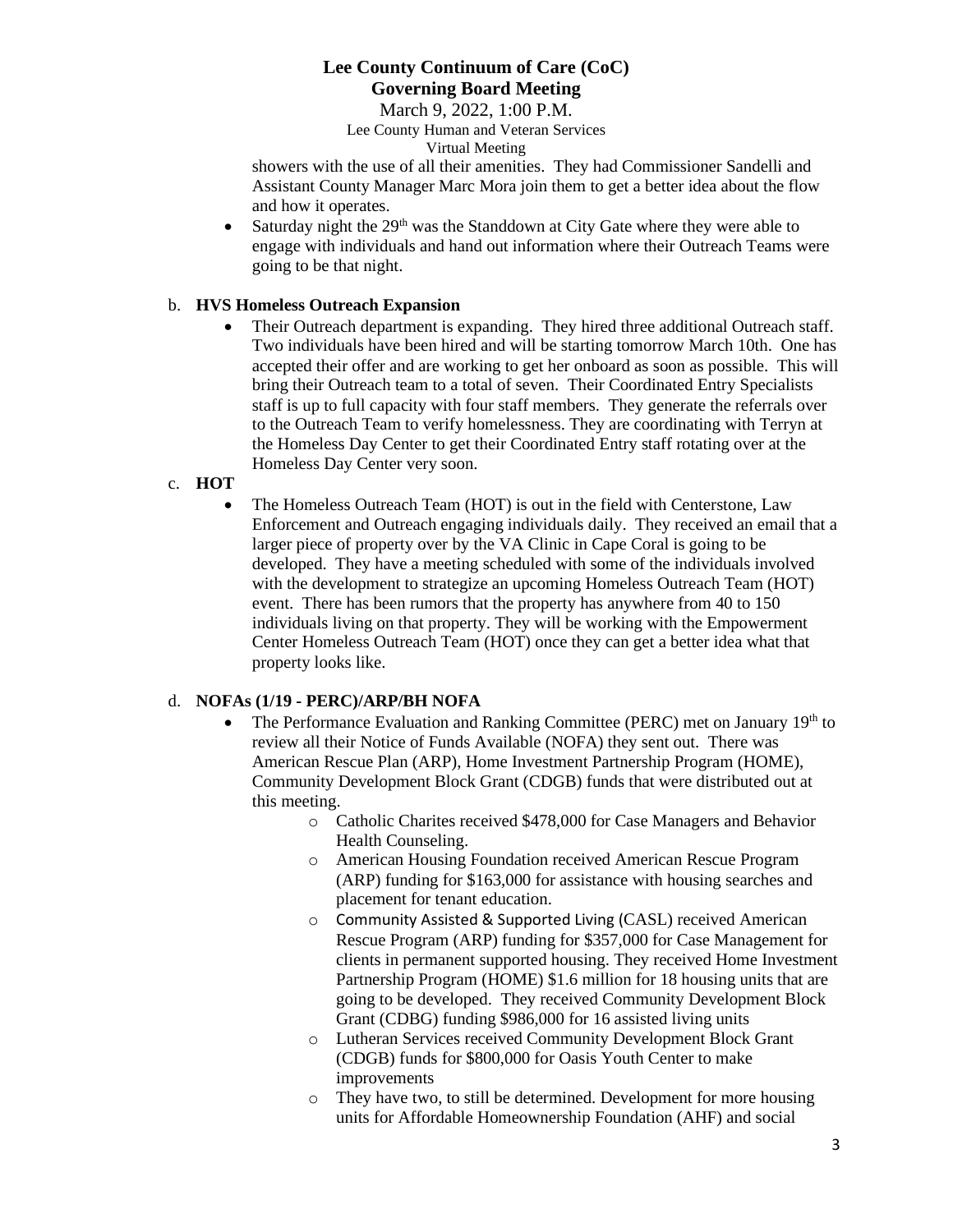March 9, 2022, 1:00 P.M. Lee County Human and Veteran Services

Virtual Meeting

wellness for medication service for individuals experiencing homelessness.

o American Rescue Plan (ARP) funds will be funding the Midwest Foodbank, Harry Chapin Food Bank and The Salvation Army for Food Security Programs. Also working with some of their existing Partnering for Results Agencies to provide them with additional funding to expand after school programs and tutoring programs to address educational disparities.

## e. **Bob Janes Empowerment Center Update**

• There has been a shift in operations over the past few months. They have had conversations with The Salvation Army about some challenges they were seeing with individuals that present themselves with more severe behavior health issues. Park Royal provided funding to Centerstone to have a physician onsite to help navigate some of those challenges. Based on the complexity of individuals that have been presenting to the Empowerment Center a decision was made to shift operations from The Salvation Army to The Center of Progress and Excellence.

## f. **Florida Coalition to End Homelessness Presentation**

• Mark Tesoro and Roger Mercado attended a conference in Orlando, Florida to End Homelessness. They had the opportunity to share what all the providers on this call have done over the past couple of years from the pandemic and prior with individuals and families experiencing homelessness.

## **IV. Review/Update of the CoC Governing Board Charter\***

**ACTION:** Therese Everly made the motion to approve the update of the Continuum of Care (CoC) Governing Board Charter. Carl Baxter seconded the motion. Motion passed unanimously.

# **V. Lee County Homeless Coalition – General CoC Membership**

*Therese Everly*

- Advocacy update, they are in the final week of legislation. They had to extend their session to this Saturday March 12.
- The Sadowski fund is The Affordable Housing Trust that consists of State Housing Initiatives Partnership (SHIP) and Statewide Assistance Infrastructure Loan (SAIL) funded through small taxes on real estate transactions that are collected and earmarked for affordable housing. There is never more money in the trust than what is needed. The higher the cost of housing the more subsidy needed to help Florida's work force and those living on fixed income.
- Hometown Hero's Program will be for individuals in Law Enforcement, Teachers, Military, Fire Fighters, Health Care Workers and people who do direct care services. They will be eligible up to 5% on a down payment on a home and a 30-year interest free mortgage.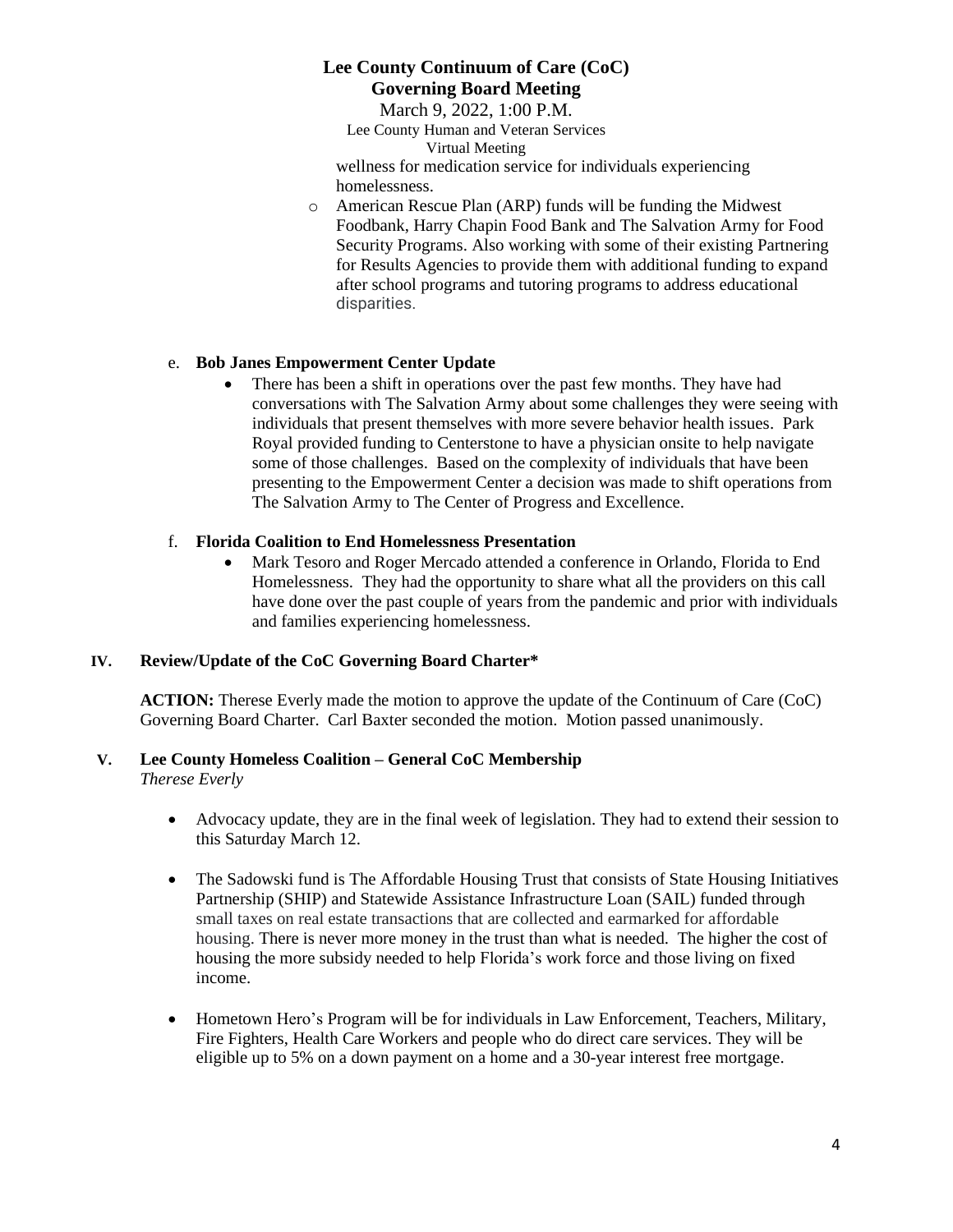March 9, 2022, 1:00 P.M. Lee County Human and Veteran Services Virtual Meeting

- They stood up in the coalition with the Rapid Rehousing Committee. The Coalition receives a significant amount of in-kind donations into the organization and has the ability to get items the rapid rehousing providers need. They were able to get beds for five individuals.
- Point In Time (PIT) homeless count took place January 26-29. They took 346 surveys. They had over 84 volunteers.
- Homeless Service Day and Veteran Standdown took place with 25 venders with 150 individuals they served. They had a new primary care doctor Nadine Singh from Premier Mobile Health Services there seeing individuals.
- The first time ever they had their traffic court. They had Judge Gagliardi who saw individuals that pre-registered for forgiveness of the court. The idea is to get traffic fines, or any cases cleared so individuals could receive a drivers license. If you have a drivers license you have a better ability to get employment. There were 53 cases and disposed over \$12,000 in fines forgiven. Out of the 43 cases that were pre-registered 37 were in the Homeless Management Information System (HMIS) system.
- They are having a fundraiser where they are auctioning Boston Red Sox Spring Training tickets.

#### **VI. Lee County School District/HMIS Participation– MOU**  *Mark Tesoro*

• They have received feed back that there maybe families in the community experiencing homelessness that may not be reaching out to them on their Coordinated Entry (CE) line, because they are fearful of loosing their children to the Department of Children and Families (DCF). They are interested in having discussions with the Lee County School District about their Project Access Program. It works with their homeless population by creating a Memorandum of Understanding (MOU) between their groups and organizations to have access to their Homeless Management Information System (HMIS) information and to collaborate more with individuals that may not want to reach out to their Coordinated Entry (CE) line.

## **VII. Next CoC Board Meeting May 11th at 1 p.m. –**

- a. Next meeting
	- i. Results of EMS and Mobility Outreach Efforts to date

#### **VIII. Adjourn -** *Mark Tesoro*

**ACTION:** Barbara Short made the motion to adjourn the meeting. Therese Everly seconded the motion. Motion passed unanimity